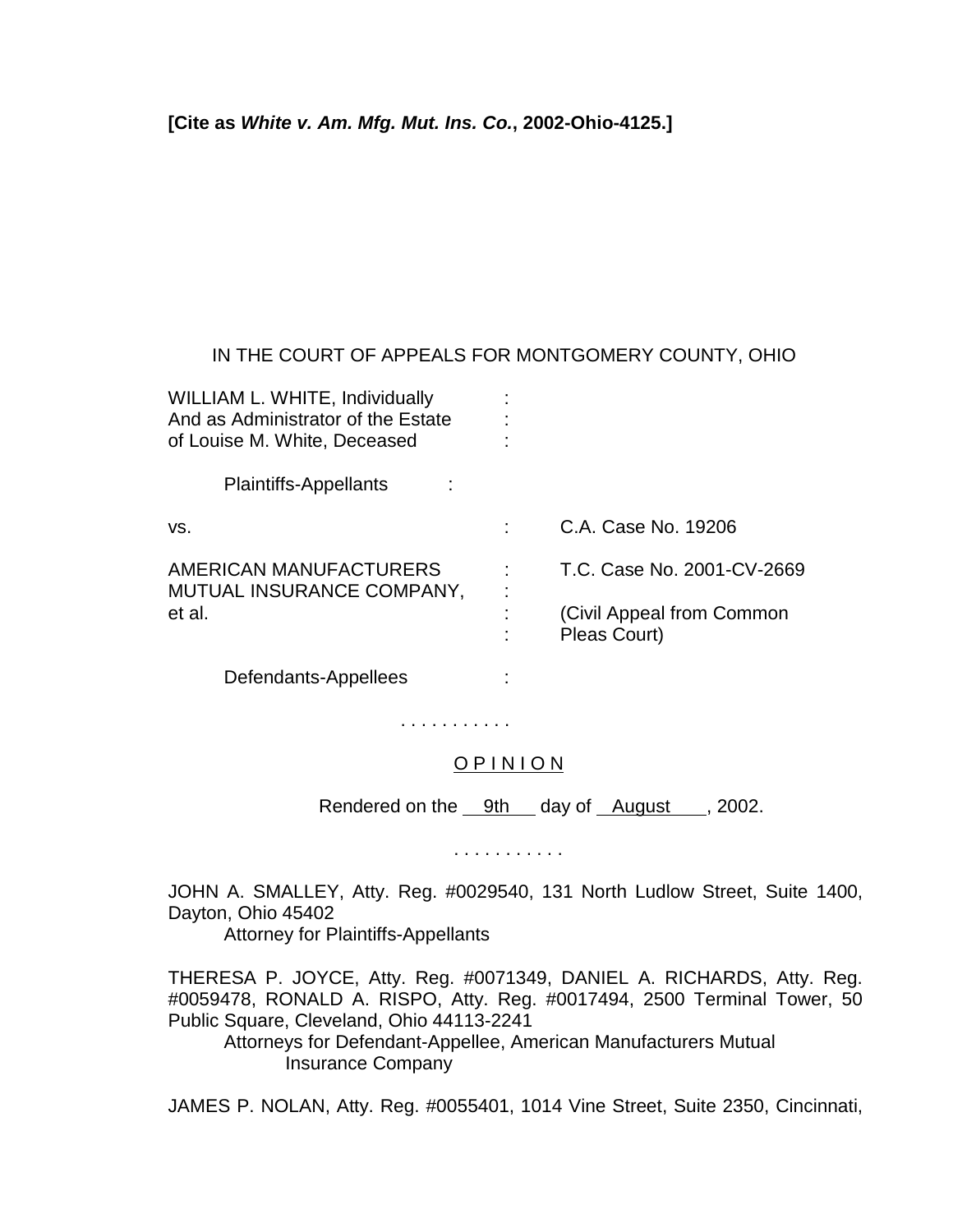## Ohio 45202-1119 Attorney for Defendant-Appellee, Atlantic Mutual Insurance Company

. . . . . . . . . . . . .

BROGAN, J.

**{¶1}** On June 14, 1999, Louise M. White was killed in an automobile accident when another vehicle traveled left of center and collided with Louise's vehicle head-on. The driver of the other vehicle, Jeffrey Mart, was insured with liability limits of \$100,000 per person and \$300,000 per accident. Plaintiff-Appellant William L. White, the decedent's husband and administrator of her estate, settled with Mart's insurer for its policy limits of \$100,000 and signed a release on January 4, 2000. In addition, White settled with his own insurer under his uninsured/underinsured motorist coverage for liability limits of \$250,000.<sup>1</sup> In his capacity as administrator of his wife's estate, he also signed a release with his personal insurer on December 17, 1999.

**{¶2}** At the time of the accident, White was employed by AGCO Corporation. AGCO was insured by a commercial automobile policy with Defendant-Appellee American Manufacturers Mutual Insurance Company.

 $\frac{1}{1}$ <sup>1</sup>The \$250,000 policy limit was set off by the \$100,000 settlement with the tortfeasor. As a result, White actually received \$150,000 from his personal insurance carrier.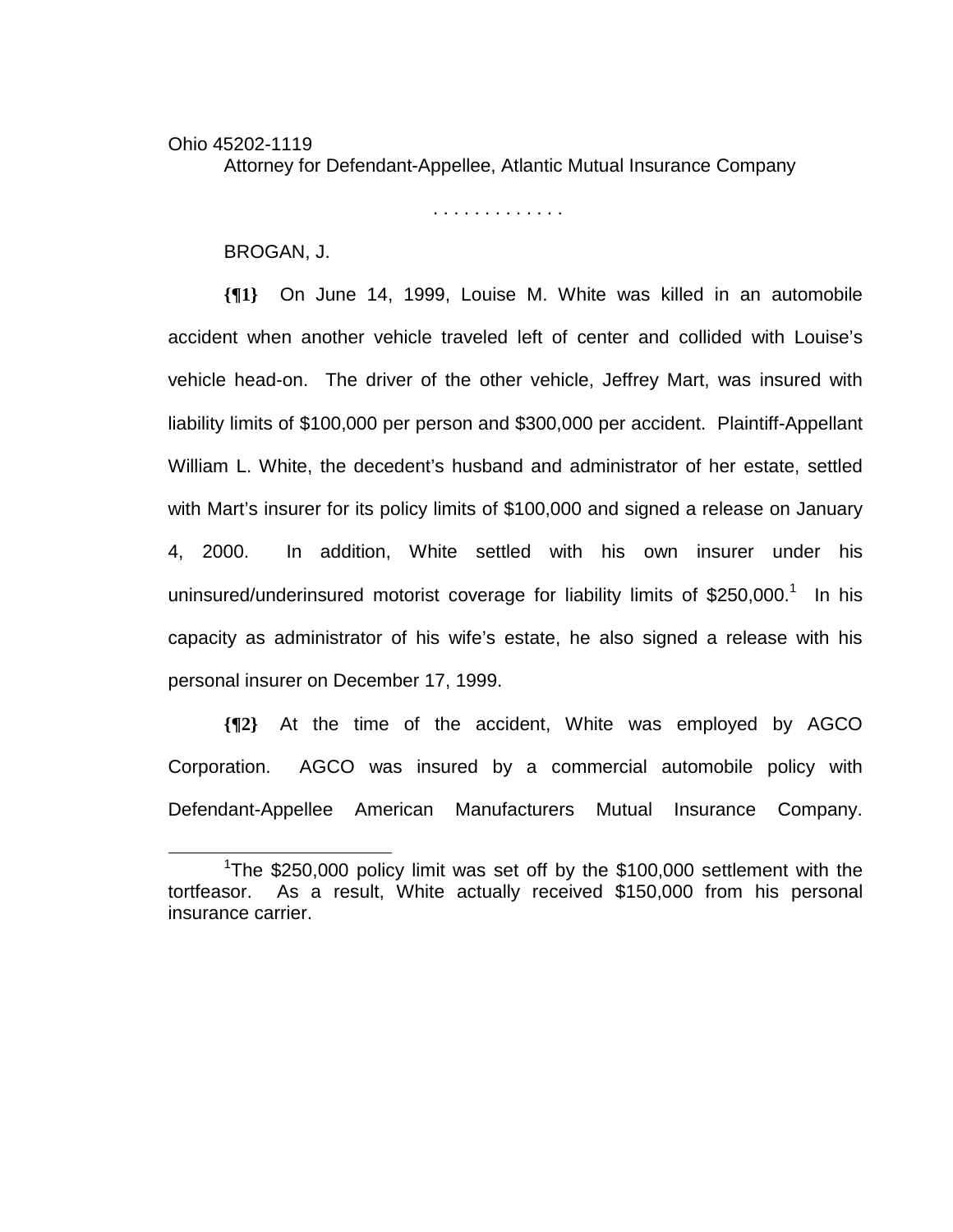Additionally, the decedent was employed by Crossroads Tubular Manufacturing, Inc. at the time of the accident. Crossroads owned a commercial automobile insurance policy through Atlantic Mutual Insurance Company. After White had settled with both the tortfeasor's and his personal insurer, he submitted a claim with each of these insurance companies for underinsured motorist benefits.

**{¶3}** White and both insurance companies submitted motions for summary judgment in the trial court disputing coverage under the policies. The trial court granted American's and Atlantic's motions and denied White's. White has appealed this decision raising the following assignments of error:

**{¶4}** "I. The trial court abused its discretion and erred as a matter of law in granting Summary Judgment in favor of Defendant-Appellee American Manufacturers Mutual Insurance Company.

**{¶5}** "II. The trial court abused its discretion and erred as a matter of law in granting Summary Judgment in favor of Defendant-Appellee Atlantic Mutual Insurance Company.

**{¶6}** "III. The trial court abused its discretion and erred as a matter of law in declining to grant Summary Judgment in favor of Plaintiff-Appellant William L. White."

**{¶7}** For ease of discussion, we will address all of the assignments of error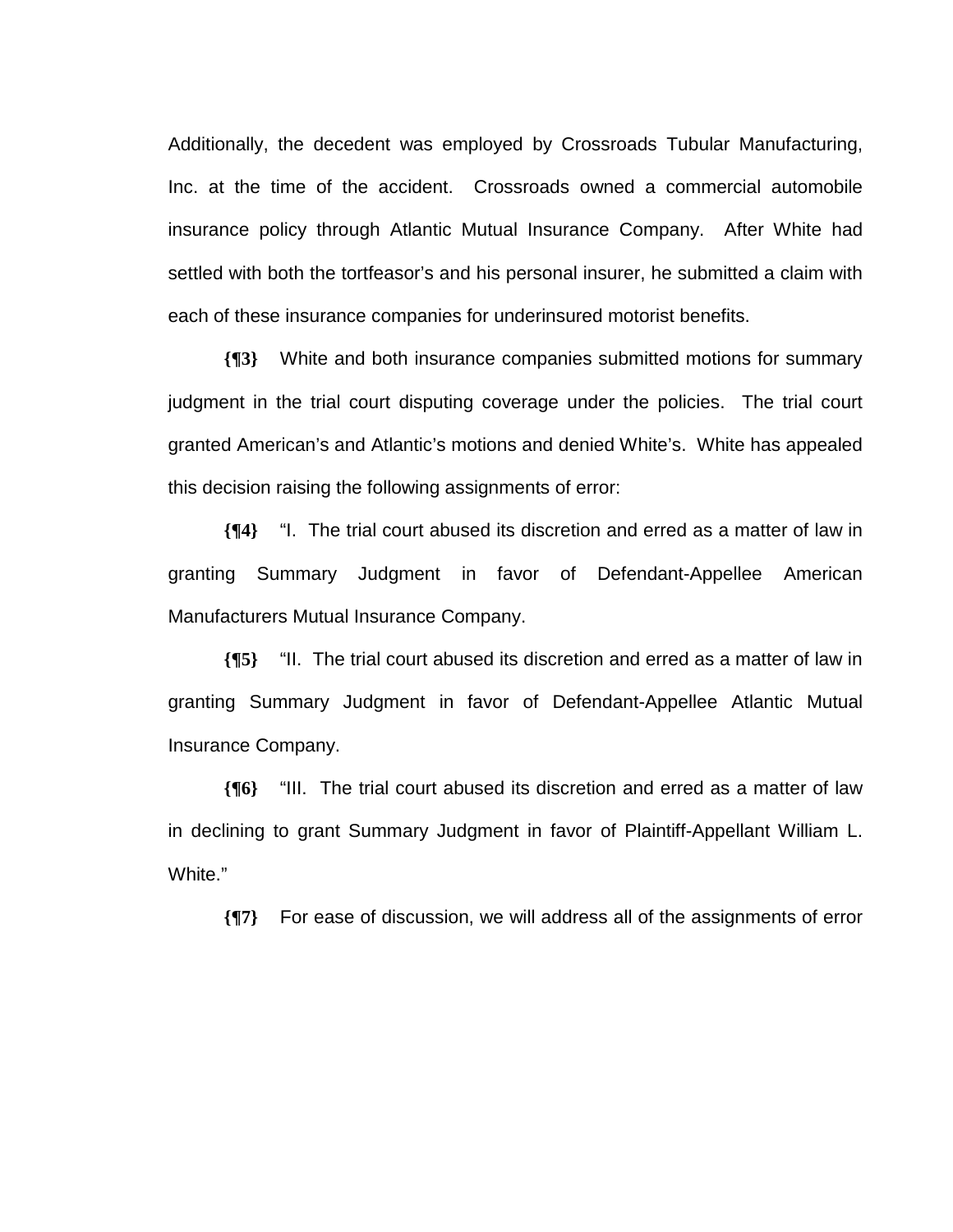together, rather than separately consider each summary judgment motion.

**{¶8}** Initially, we note that an appellate court's review of a summary judgment decision is de novo. *Nilavar v. Osborn* (1998), 127 Ohio App.3d 1, 10, citing *Grafton v. Ohio Edison Co.* (1996), 77 Ohio St.3d 102, 105. In reviewing a summary judgment decision, the appellate court must apply the standard found in Civ. R. 56, the same as a trial court. According to Civ. R. 56, a trial court should grant summary judgment only when the following tripartite test has been satisfied: (1) there is no genuine issue as to any material fact; (2) the moving party is entitled to judgment as a matter of law; and (3) reasonable minds can come to but one conclusion, and that conclusion is adverse to the party against whom the motion for summary judgment is made, who is entitled to have the evidence construed most strongly in his favor. *Harless v. Willis Day Warehousing Co.* (1978), 54 Ohio St.2d 64, 66.

**{¶9}** The first argument that must be addressed is whether the Whites were insureds under either the American or the Atlantic policy. White argues that the reasoning in *Scott-Pontzer v. Liberty Mut. Ins. Co.* (1999), 85 Ohio St.3d 660 applies in this case requiring a result that he and his wife are insureds under both policies. The Liberty Mutual policy encountered in *Scott-Pontzer* stated as follows:

- **{¶10}** "B. Who is An Insured?
- **{¶11}** "1. You.

**{¶12}** "2. If you are an individual, any family member.

**{¶13}** "3. Anyone else occupying a covered auto or a temporary substitute for a covered auto. The covered auto must be out of service because of its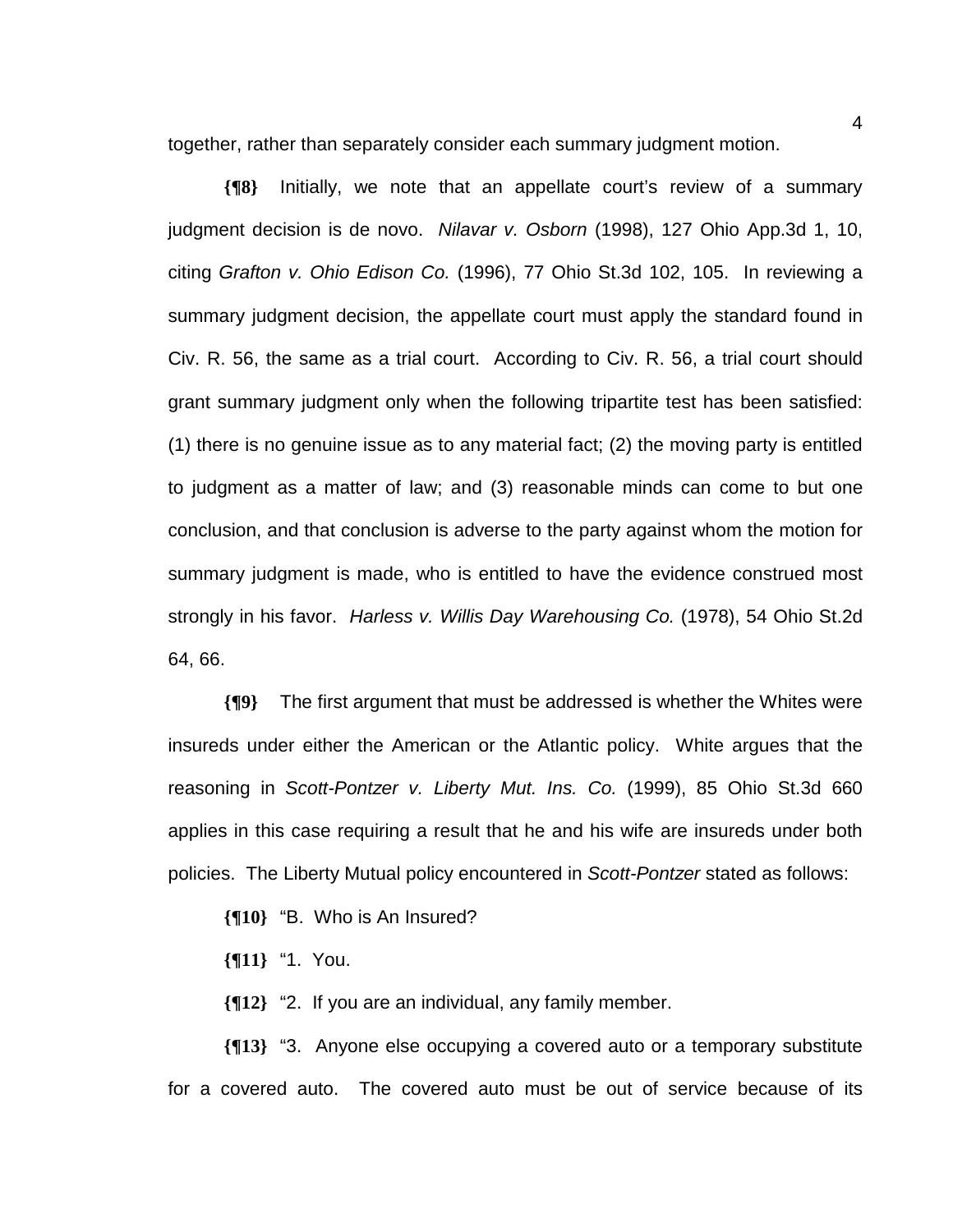breakdown, repair, servicing, loss or destruction.

**{¶14}** "4. Anyone for damages he or she is entitled to recover because of bodily injury sustained by another insured."

**{¶15}** In interpreting this language, the supreme court concluded that "you" could be construed to include employees of the corporation: "[I]t would be reasonable to conclude that 'you,' while referring to [the corporation], also includes [the corporation's] employees, since a corporation can act only by and through real live persons. It would be nonsensical to limit protection solely to the corporate entity, since a corporation, itself, cannot occupy an automobile, suffer bodily injury or death, or operate a motor vehicle. Here, naming the corporation as the insured is meaningless unless the coverage extends to some person or persons–including the corporation's employees." *Scott-Pontzer*, 85 Ohio St.3d at 664.

**{¶16}** Although the polices in the present case contain identical "Who is an Insured" sections as the policy in *Scott-Pontzer*, the trial court found this case distinguishable based on the "Drive Other Car" endorsements also contained in the American and Atlantic policies. The endorsement in the American policy specifically states under "Changes in Auto Medical Payments And Uninsured And Underinsured Motorists Coverages":

**{¶17}** "The following is added to WHO IS AN INSURED:

**{¶18}** "Any individual named in the Schedule and his or her 'family members' are 'insureds' while 'occupying' or while a pedestrian when being struck by any 'auto' you don't own except:

**{¶19}** "Any 'auto' owned by that individual or by any 'family member.'"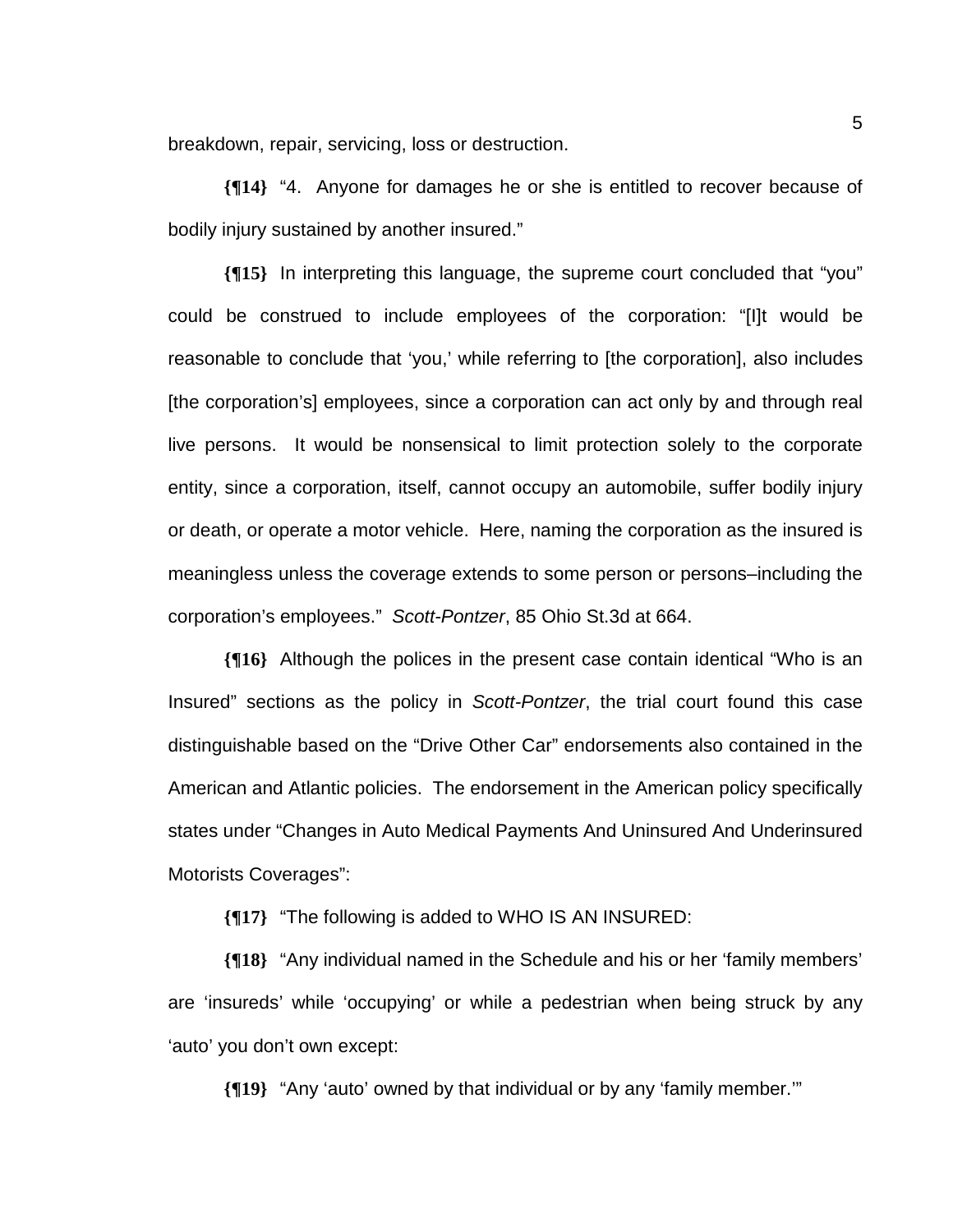**{¶20}** The individuals named in the Schedule are "ANY EXECUTIVE OFFICER OR CLASS I, II OR III DIRECTOR OF THE NAMED INSURED."

**{¶21}** The Atlantic policy endorsement states as follows:

**{¶22}** "The LIABILITY WHO IS AN INSURED provision is amended to include as an 'insured' any individuals described above while using any 'autos' described above.

**{¶23}** "If Medical Payments, Uninsured/Underinsured Motorists, PIP or other compulsory coverages required by the governing jurisdiction are covered on this policy, then your executive officers and family members residing in the same household are 'insureds' while:

**{¶24}** "a. occupying, or b. A pedestrian when being struck by any 'auto' you do not own except any 'auto' owned by that executive officer or family member."

 The individuals described in the Atlantic "Drive Other Car" endorsement include "executive officers or their spouses if the spouse is a member of the same household." The endorsements in both of these policies essentially have the effect of adding a fifth definition for "Who is an Insured," incorporating the individuals listed in the endorsement.

**{¶25}** The appellees and the trial court reasoned that these endorsements eliminate the ambiguity found in *Scott-Pontzer* because "insured" includes actual individuals rather than just the corporate insured. Based on our research, the impact of a "Drive Other Car" endorsement which lists specific individuals in a corporate policy has only been addressed by two appellate courts. See, *Westfield v. Galatis*, Summit App. No. CA 20784, 2002-Ohio-1502 (finding the "Drive Other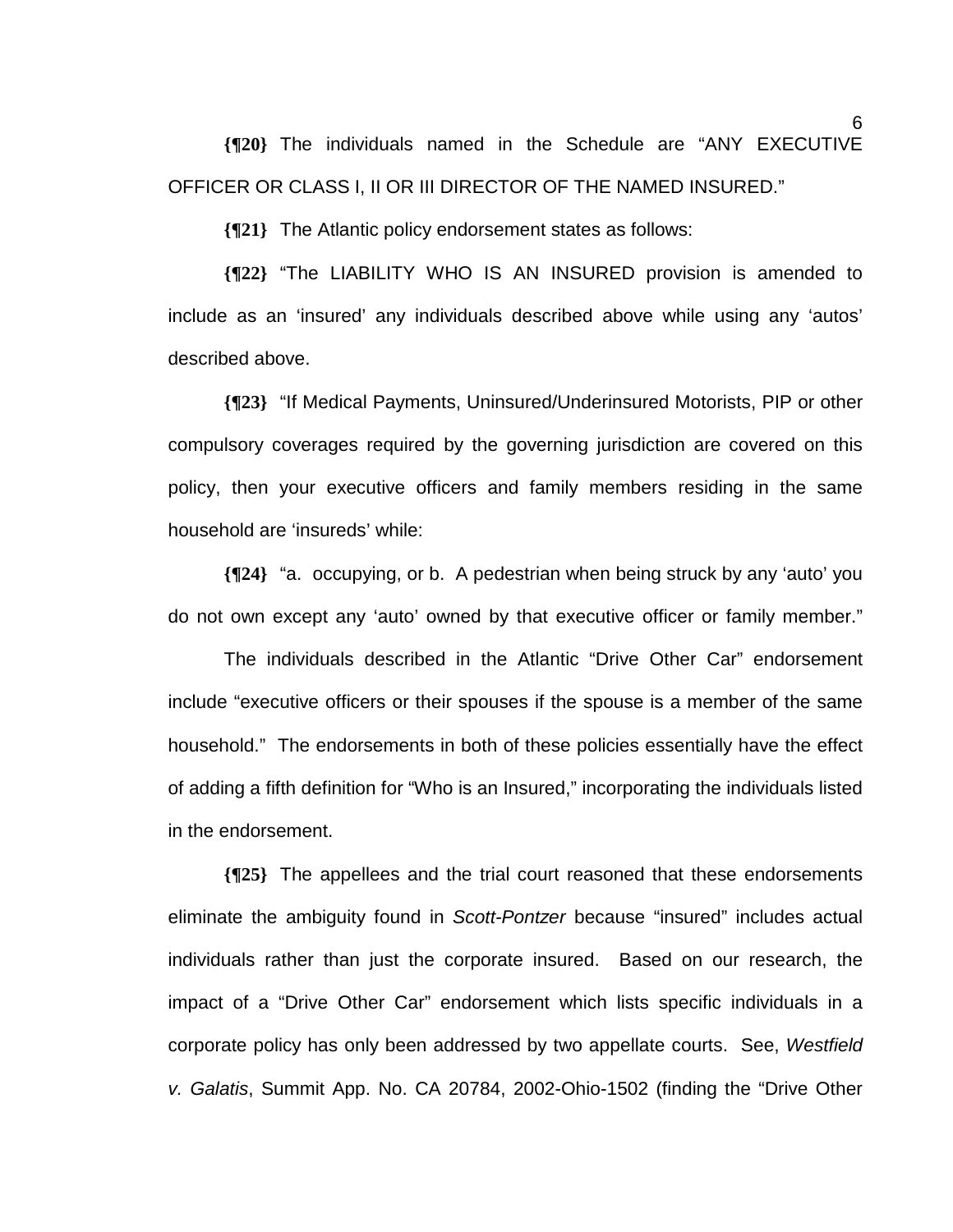Car" endorsement eliminates *Scott-Pontzer* ambiguity); *Still v. Indiana Ins. Co.*, Stark App. No. 2001 CA 00300, 2002-Ohio-1004 (finding the "Drive Other Car" endorsement does not eliminate *Scott-Pontzer* ambiguity). These courts are clearly divided as to the impact of this endorsement on the *Scott-Pontzer* analysis.

**{¶26}** In *Still v. Indiana*, the corporate policy contained a "Drive Other Car" endorsement which listed two specific individuals as additional insureds. The policy also included a section defining "Who is an Insured" which contained identical language to the policy found in *Scott-Pontzer* as stated above. The Fifth District reasoned that ambiguity still existed pursuant to *Scott-Pontzer* because "Who is an Insured" section still included "you," i.e. the corporation. For this reason, the *Still*  court concluded that under *Scott-Pontzer*, "you" still must include the corporation's employees. Id. at 3.

**{¶27}** On the other hand, the Ninth District found that the existence of a "Drive Other Car" endorsement eliminated the ambiguity created pursuant to *Scott-Pontzer* in *Westfield v. Galatis*. The *Westfield* court reasoned as follows:

**{¶28}** "We do not reach a *Scott-Pontzer* analysis on the facts before us. Unlike *Scott-Pontzer*, where the insurance policy provided underinsured motorist insurance protection solely to a corporation without any regard to persons, Aetna's policy referred to the Schedule of individuals, in addition to the corporation, as the insureds under the policy. See *id.* at 664. Listing specific individuals as insureds removed the ambiguity present in *Scott-Pontzer* surrounding the term 'you,' as it referred to insureds in a corporation's policy. Quagliata's policy language is not open to the interpretation that employees of the corporation are 'insureds' for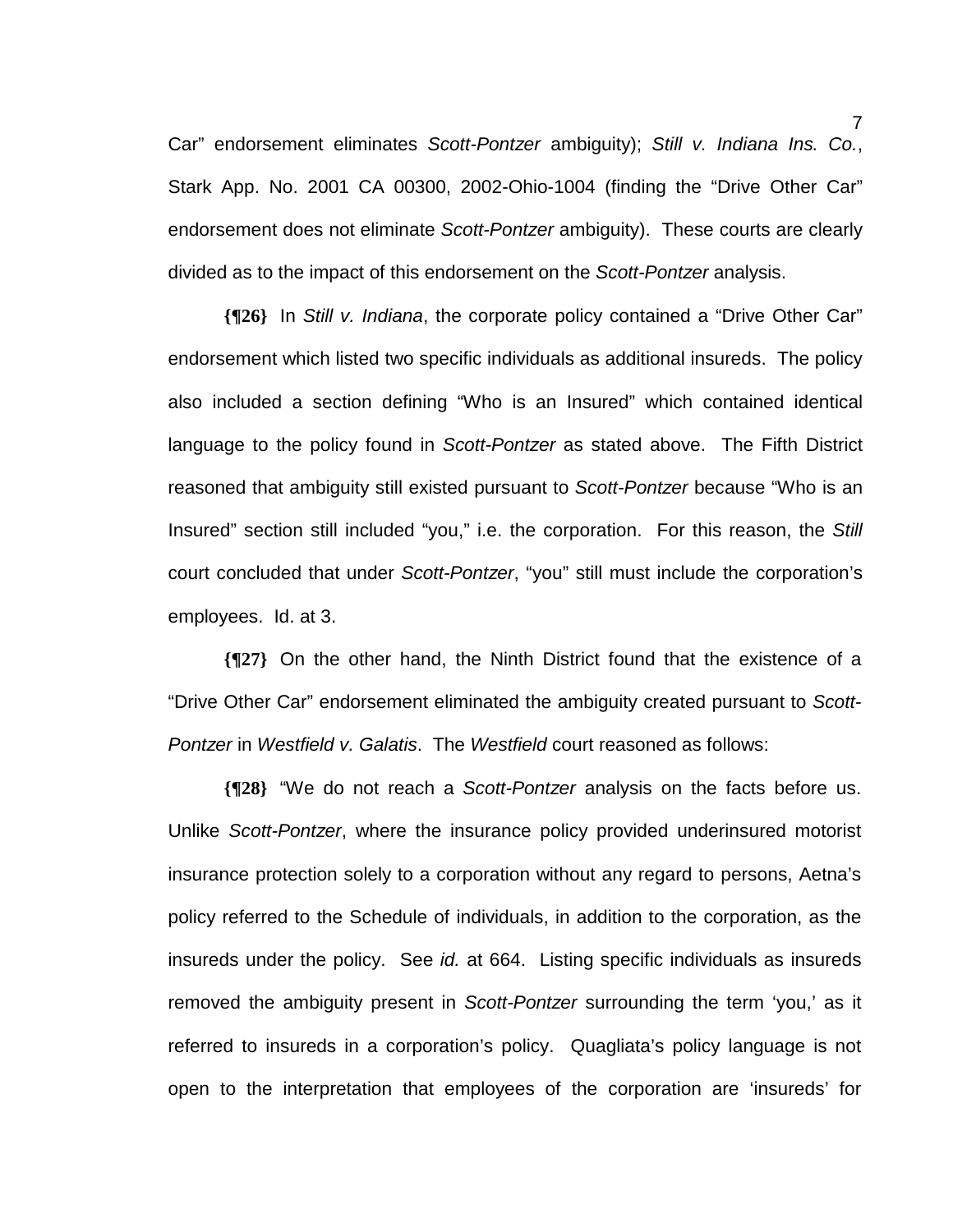underinsured motorist coverage. Accordingly, we interpret the policy language at issue in Quagliata's policy as providing underinsured motorist insurance protection to the Schedule of specifically named individuals." *Westfield* at 2. We agree with the reasoning of the Ninth District.

**{¶29}** The *Still* court found that because the corporation ("you") was still listed under "Who is an Insured," the corporation's employees must still be incorporated into the definition of "you." In essence, the Fifth District is suggesting that the corporation, the owner of the policy, cannot be listed as an insured unless it intends to additionally include all of its employees as insureds. Under this scenario, there is no way for a corporation to limit coverage to itself and only a few employees. We disagree with this reasoning. The *Scott-Pontzer* analysis was based on the foundation that the corporation was the only entity listed as an insured on the policy and therefore, some person or persons who could drive vehicles or sustain bodily injury needed to be included as insureds . If the policy lists actual individuals who can drive vehicles and sustain bodily injury, there is no longer an ambiguity. We do not believe that the *Scott-Pontzer* court intended to prohibit corporations from being listed as insureds in their own policies, which appears to be the result of the *Still* court's reasoning.

**{¶30}** In addition to these appellate courts, a few common pleas courts have also addressed the impact of a "Drive Other Car" endorsement on the *Scott-Pontzer* analysis. See *Hall v. Kemper Ins. Co.* (May 16, 2002), Pickaway C.P. No. 2001-CI-042; *Sekula v. Hartford Ins. Co.* (Apr. 23, 2002), Cuyahoga C.P. No. 422594; *Ungur v. Buckeye Union Ins. Co.* (Mar. 26, 2002), Cuyahoga C.P. No. 448778; *Warren v.*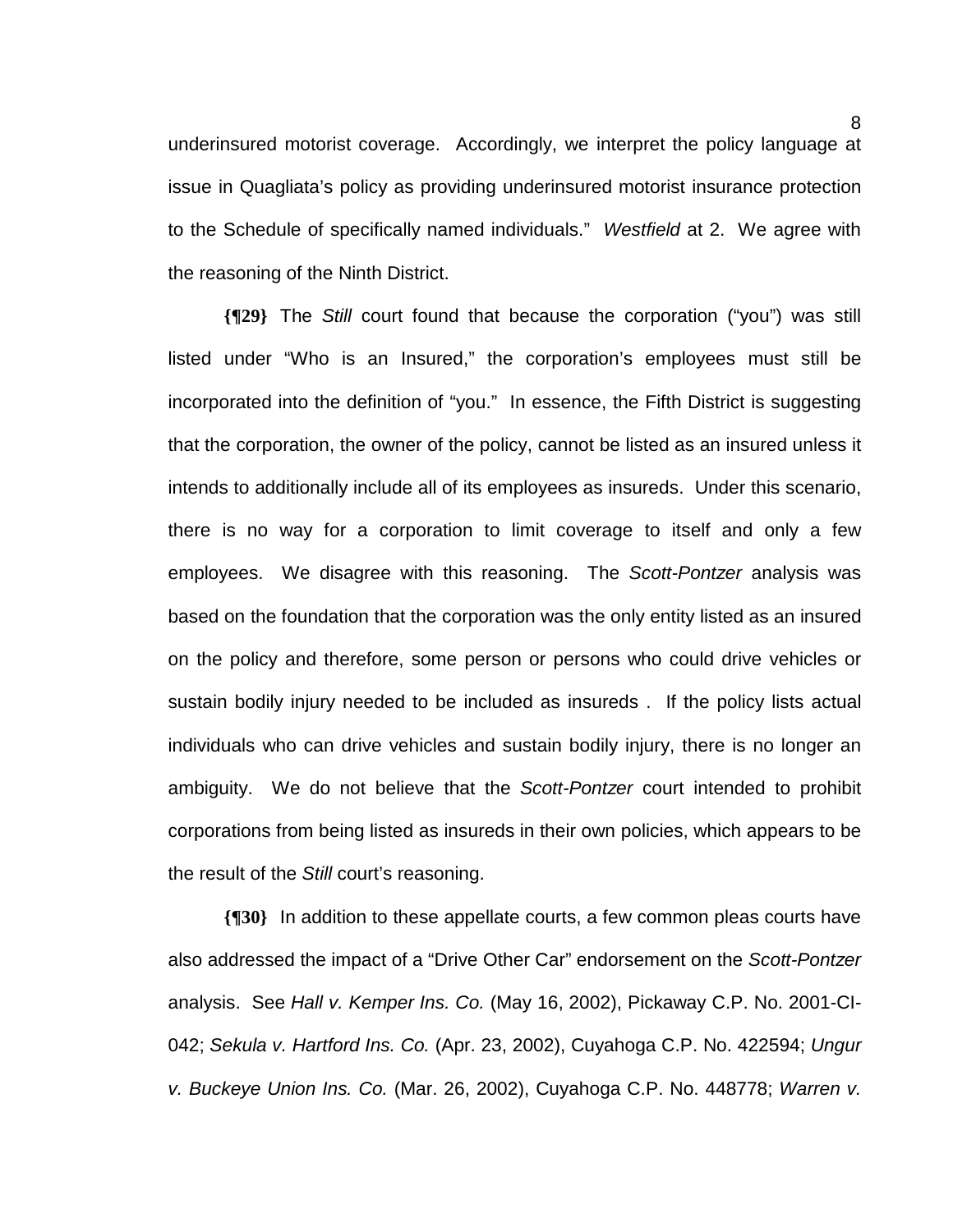*Hartford Ins. Co.* (Mar. 8, 2002), Cuyahoga C.P. No. 430587. All of these cases echoed the reasoning of the Ninth District in *Galatis* finding that when the policy contains a "Drive Other Car" endorsement which lists additional individuals as insureds, there is no longer an ambiguity as discussed in *Scott-Pontzer.* Only the Stark County Common Pleas Court, also in the Fifth District, followed the same reasoning as the *Still* court, finding that the endorsement did not eliminate the ambiguity. *Lester v. Farmers Ins. Group* (Jan. 29, 2002), Stark C.P. No. 2001 CV 01338.

**{¶31}** Moreover, we believe the maxim of construction expressio unius est exclusio alterius is relevant to our analysis. This maxim states that "if certain things are specified in a law, contract, or will, other things are impliedly excluded." *State ex rel. Paluf v. Feneli* (1994), 69 Ohio St.3d 138, 143. In both insurance contracts, certain employees are specifically provided coverage. Because these specific employees are insured under the policy, pursuant to the maxim, all other employees are impliedly excluded from coverage under the policy.

**{¶32}** Based on the foregoing discussion, we find that the "Drive Other Car" endorsements in the American and Atlantic policies eliminated any ambiguity as found in *Scott-Pontzer*. As a result, only those individuals listed in the endorsement would be covered under the uninsured/underinsured motorist section of the policy. Because there is no evidence that White or his wife would qualify under the endorsements, we find that they were not insureds under either policy. Accordingly, White's first assignment of error is overruled.

**{¶33}** Having found that the Whites were not insureds under either policy,